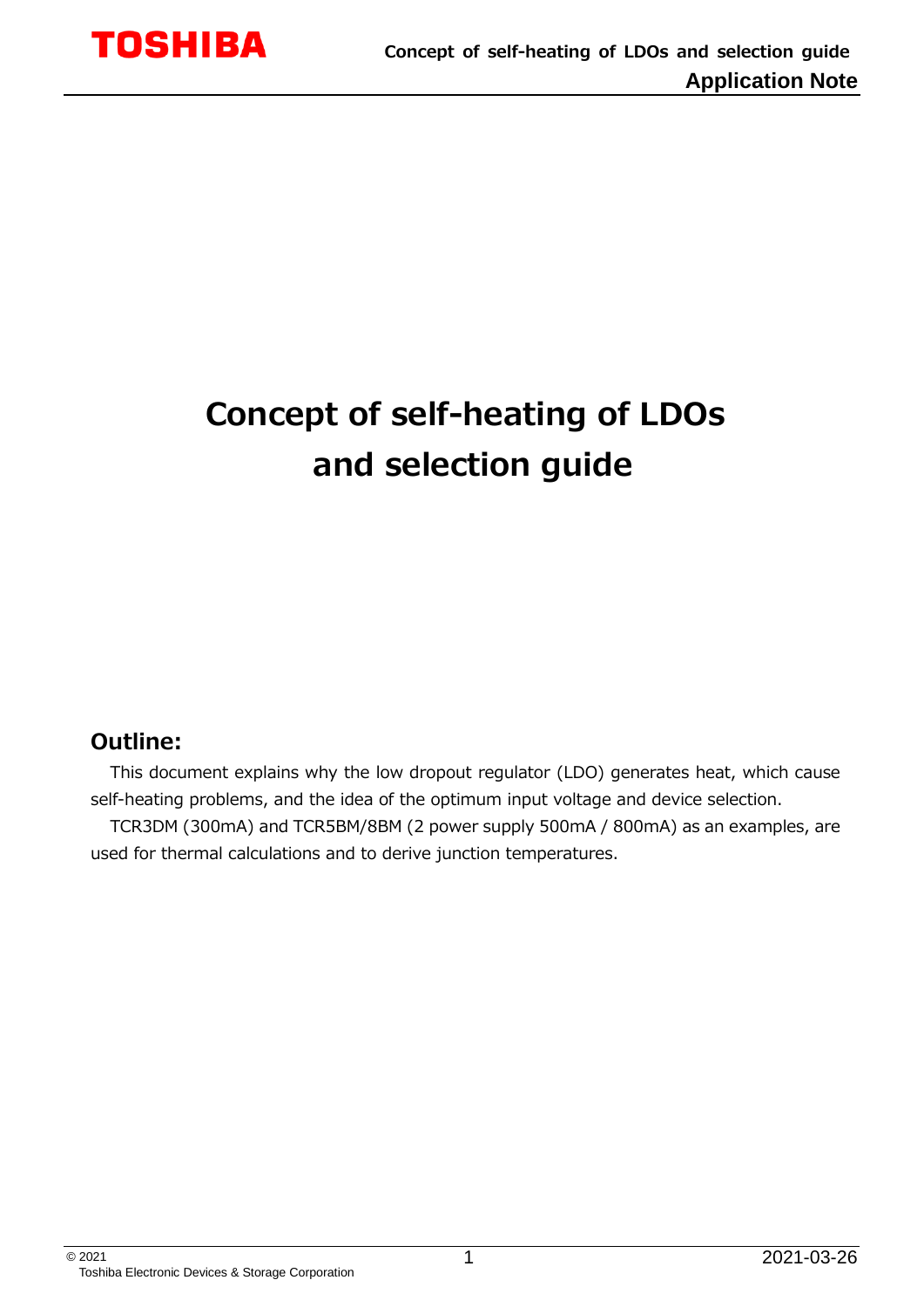

## **Table of Contents**

| 2. Heat generation mechanism of LDO regulators and adverse impact of heat generation 4 |  |
|----------------------------------------------------------------------------------------|--|
|                                                                                        |  |
|                                                                                        |  |
|                                                                                        |  |
| 3.1 Example of calculating the chip temperature of the TCR3DM P-channel CMOS LDO       |  |
|                                                                                        |  |
| 4. Thermal design using the TCR5BM and TCR8BM Dual-power-supply N-channel CMOS LDO     |  |
|                                                                                        |  |
|                                                                                        |  |
|                                                                                        |  |
|                                                                                        |  |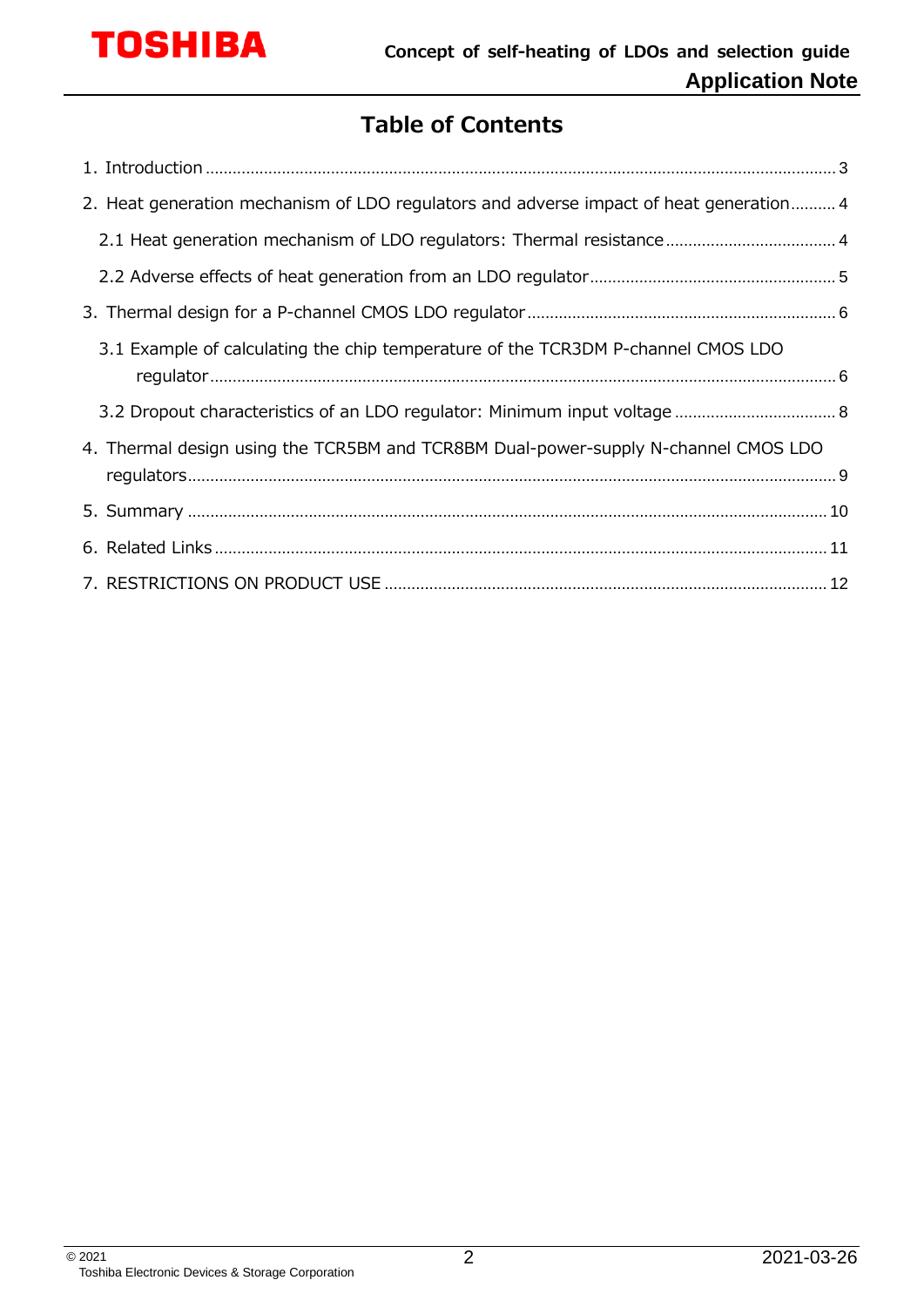### <span id="page-2-0"></span>**1. Introduction**

Mobile devices and other electronic systems are becoming increasingly sophisticated. Various electronic components are used to enhance their performance and functionality, including highperformance semiconductor devices. However, processors and power supply ICs, for example, dissipate lots of power when they operate at high speed or supply large current to a load. The dissipated power is released as heat, which further increases not only the temperature of heatgenerating semiconductor chips but also the temperature in a confined space within the chassis of an electronic system. This increases the possibility that the heat-generating chips might malfunction because of a rise in chip temperature. Neighboring electronic devices might also malfunction, being exposed to high temperature.

Although LDO regulators are essential components for mobile devices and other electronic systems, they generate heat due to power dissipation, depending on how they are used. This application note describes the heat generation mechanism of LDO regulators and then discusses thermal design techniques, or more specifically, how to set the supply voltage to obtain the required output voltage and current so that LDO regulators exhibit the maximum performance without generating unnecessary heat.

CMOS LDO regulators are broadly divided into P-channel and N-channel regulators with a MOS output. The following sections use Toshiba's TCR3DM, a 300-mA P-channel CMOS LDO regulator, as well as the TCR5BM and TCR8BM, 500-mA and 800-mA N-channel dual-power-supply CMOS LDO regulators, to show how to calculate chip temperature. The TCR5BM and TCR8BM, N-channel dualpower-supply CMOS LDO regulators, have an advantage over typical P-channel CMOS LDO regulators such as the TCR3DM in terms of both low heat generation and high performance.



Figure 1.1 Block diagram of the<br>TCR3DM P-channel CMOS LDO P-channel regulator



Figure 1.2 Block diagram of the TCR5BM and TCR8BM N-channel dual-powersupply CMOS LDO regulators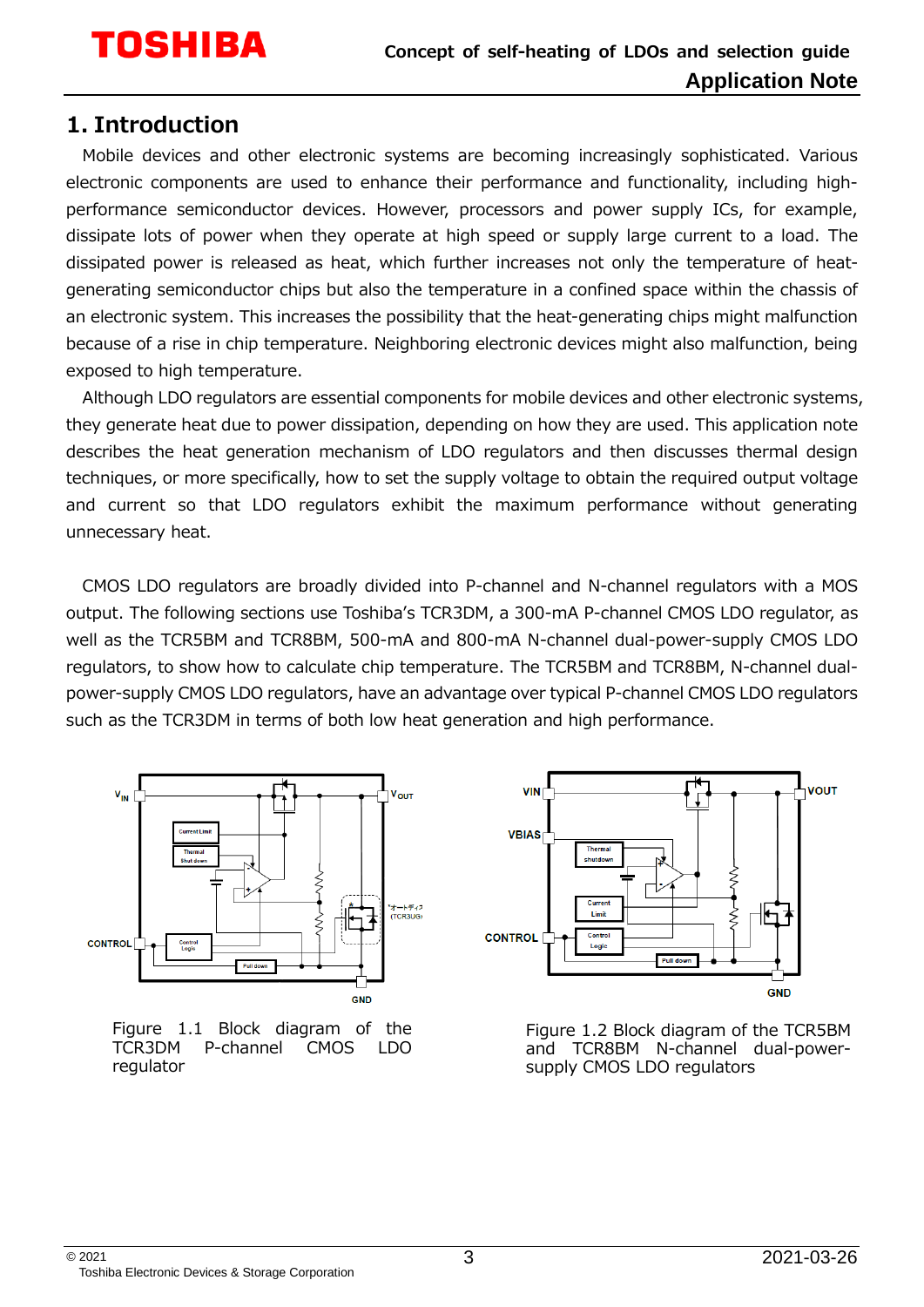## <span id="page-3-0"></span>**2. Heat generation mechanism of LDO regulators and adverse impact of heat generation**

### <span id="page-3-1"></span>**2.1 Heat generation mechanism of LDO regulators: Thermal resistance**

Figure 2.1 shows a simplified schematic of a typical P-channel CMOS LDO regulator.



**Figure 2.1 Simplified schematic of a typical P-channel CMOS LDO regulator**

When an LDO regulator supplies current to a load, it incurs power dissipation  $(P_D)$ , which is expressed as follows:

This equation indicates that most of the power dissipation of an LDO regulator occurs in the output MOS transistor.

$$
P_D = (V_{IN} - V_{OUT}) \times I_{OUT}
$$
 (W) ..... Equation 1

Therefore, power dissipation increases as the input-output voltage differential and the output current increase. Power dissipation is converted into heat. If the LDO regulator chip is placed in an environment that facilitates heat dissipation, the heat generated by power dissipation is quickly removed and does not cause the chip temperature to rise considerably. However, LDO regulators are generally encapsulated in a molded package with low heat conductivity. Since LDO regulators are commonly used in the narrow chassis of mobile devices, their chip temperature tends to increase because of low thermal dissipation.

The resistance to heat flow is called thermal resistance, which includes the resistance of the molded package and the environment in which an LDO regulator is placed. Figure 2.2 shows a thermal resistance model of an integrated circuit (IC), showing thermal resistances in an IC.



Figure 2.2. Thermal resistance model of an LDO regulator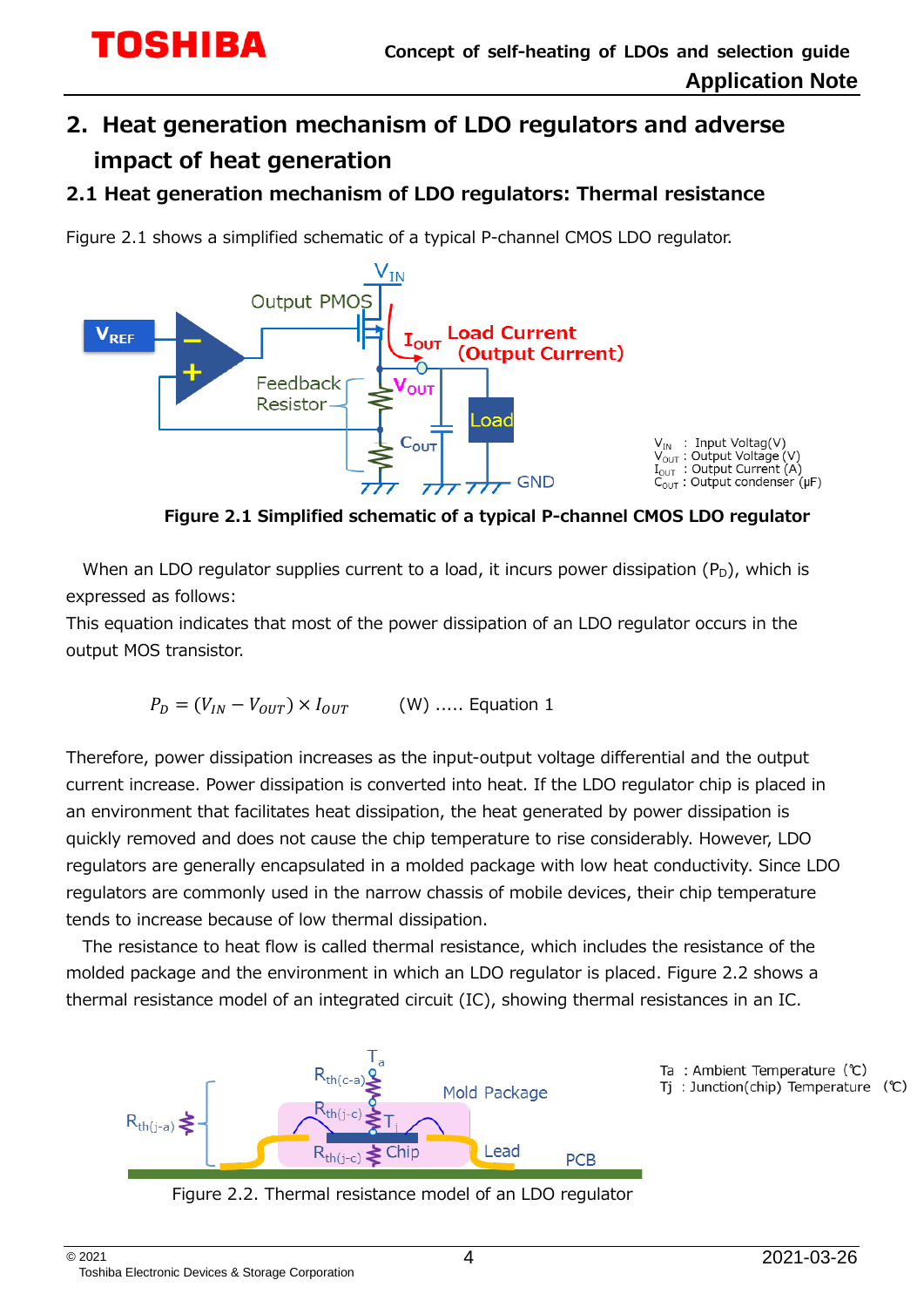# **TOSHIBA**

The model shown in Figure 2.2 consists of two thermal resistances:

- $R<sub>th(i-c)</sub>$ : Junction-to-case (chip-to-molded package) thermal resistance
- R<sub>th(c-a)</sub>: Case-to-ambient thermal resistance

Generally,  $R_{th(i-a)}$ , which is the sum of  $R_{th(i-c)}$  and  $R_{th(c-a)}$ , is used to calculate a rise in chip temperature with respect to the ambient temperature  $(T_a)$ :

R<sub>th(j-a)</sub>: Junction-to-ambient thermal resistance

The  $R_{th(i-a)}$  value (in °C/W) shown in a datasheet is the thermal resistance calculated from power dissipation.

In practice, the  $R_{th(j-a)}$  value is affected by heat dissipation from the printed circuit board (PCB) on which an LDO regulator is mounted. Therefore,  $R<sub>th(i-a)</sub>$  varies with the PCB size and metal traces on the PCB.

### <span id="page-4-0"></span>**2.2 Adverse effects of heat generation from an LDO regulator**

Thermal resistance, R<sub>th(j-a)</sub>, is a measure of an object's ability to resist a heat flow. Because of the presence of  $R_{th(i-a)}$ , the power dissipation expressed as Equation 1 causes a rise in chip temperature with respect to the ambient temperature.

An LDO regulator might exhibit the following failures in the event of an excessive rise in chip temperature:

- 1) If chip temperature exceeds the absolute maximum junction temperature  $(150^{\circ}C)$ , electrons in the valence band of semiconductor atoms are excited into the conduction band by thermal energy. Consequently, these electrons contribute to electrical conduction in addition to the carriers released by P-type and N-type dopants, making a MOS transistor uncontrollable.
- 2) The integrated thermal shutdown (TSD) circuit is tripped to shut down the LDO regulator. The LDO regulator returns to normal operation when the chip temperature drops below the TSD recovery threshold. However, if the heating conditions persist, the chip temperature rises again, tripping the TSD circuit. As a result, the LDO regulator cycles in and out of the TSD mode.
- 3) Heat increases the probabilities of reliability failures such as time-dependent dielectric breakdown (TDDB), negative bias temperature instability (NBTI), and electromigration, adversely affecting the operating stability of an LDO regulator over the long term.

Since a rise in chip temperature causes failures of an LDO regulator and degrades its reliability, appropriate thermal design is crucial.

The next section discusses thermal design for a P-channel CMOS LDO regulator.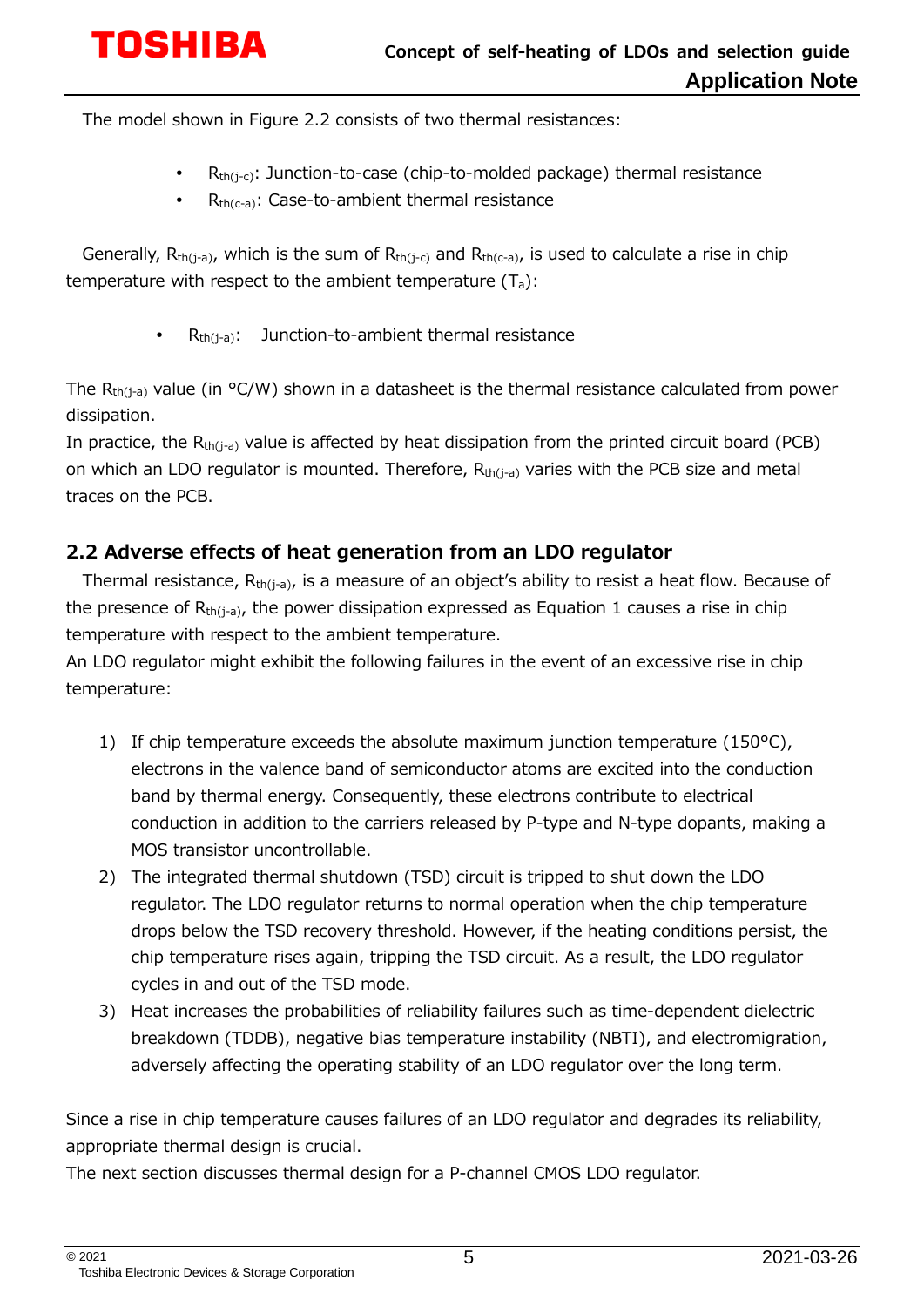## <span id="page-5-0"></span>**3. Thermal design for a P-channel CMOS LDO regulator**

#### <span id="page-5-1"></span>**3.1 Example of calculating the chip temperature of the TCR3DM P-channel CMOS LDO**

#### **regulator**

This subsection uses the TCR3DM as an example to describe how to calculate chip temperature.

Chip temperature  $(T_i)$  is calculated as follows:

 $T_i = T_a + P_D \times R_{th(i-a)} = T_a + (V_{IN} - V_{OUT}) \times I_{OUT} \times R_{th(i-a)}$  (°C) ..... Equation 2

Here, assume the following conditions:

Input voltage, V<sub>in</sub>: 3 V Output voltage,  $V_{\text{OUT}}$ : 1 V Load current,  $I_{\text{OUT}}$ : 200 mA Thermal resistance,  $R_{th(i-a)}$ : 298°C/W (calculated from the 420-mW power dissipation shown in the datasheet)

Conditions for the measurement of power dissipation: Glass-epoxy board (FR4) Board size: 40 mm x 40 mm (double-sided board),  $t = 1.6$  mm Trace percentage: 50% on both the top and bottom layers Through-holes: 0.5 mm in diameter x 24

When the ambient temperature  $(T_a)$  is 25°C and 85°C, chip temperature is calculated as:

 $T_a=25$ °C:  $T_i = 25$ °C + (3 V − 1 V) × 200 mA × 298°C/W=144°C  $T_a=85$ °C:  $T_i = 85$ °C + (3 V − 1 V) × 200 mA × 298°C/W=204°C

The chip temperature exceeds the absolute maximum junction temperature (150°C) when the ambient temperature  $(T_a)$  is 85°C. To decrease chip temperature, it is necessary to reduce the input voltage.

If the input voltage is 2 V, chip temperature is calculated as:

 $T_a=25$ °C:  $T_i = 25$ °C + (2 V − 1 V) × 200 mA × 298°C/W=84.6°C  $T_a=85$ °C:  $T_i = 85$ °C + (2 V − 1 V) × 200 mA × 298°C/W=145°C

At an input voltage of 2 V, chip temperature remains below the absolute maximum junction temperature (150°C) even when the ambient temperature is 85°C. Reducing the input voltage of an LDO regulator is a commonly used technique to reduce its power dissipation and thereby chip temperature.

In the above example, reducing the input voltage to 2 V reduces the chip temperature  $(T<sub>i</sub>)$  to 145°C when the ambient temperature  $(T_a)$  is 85°C. Since this is still close to the absolute maximum junction temperature (150°C), it is necessary to further derate the LDO regulator for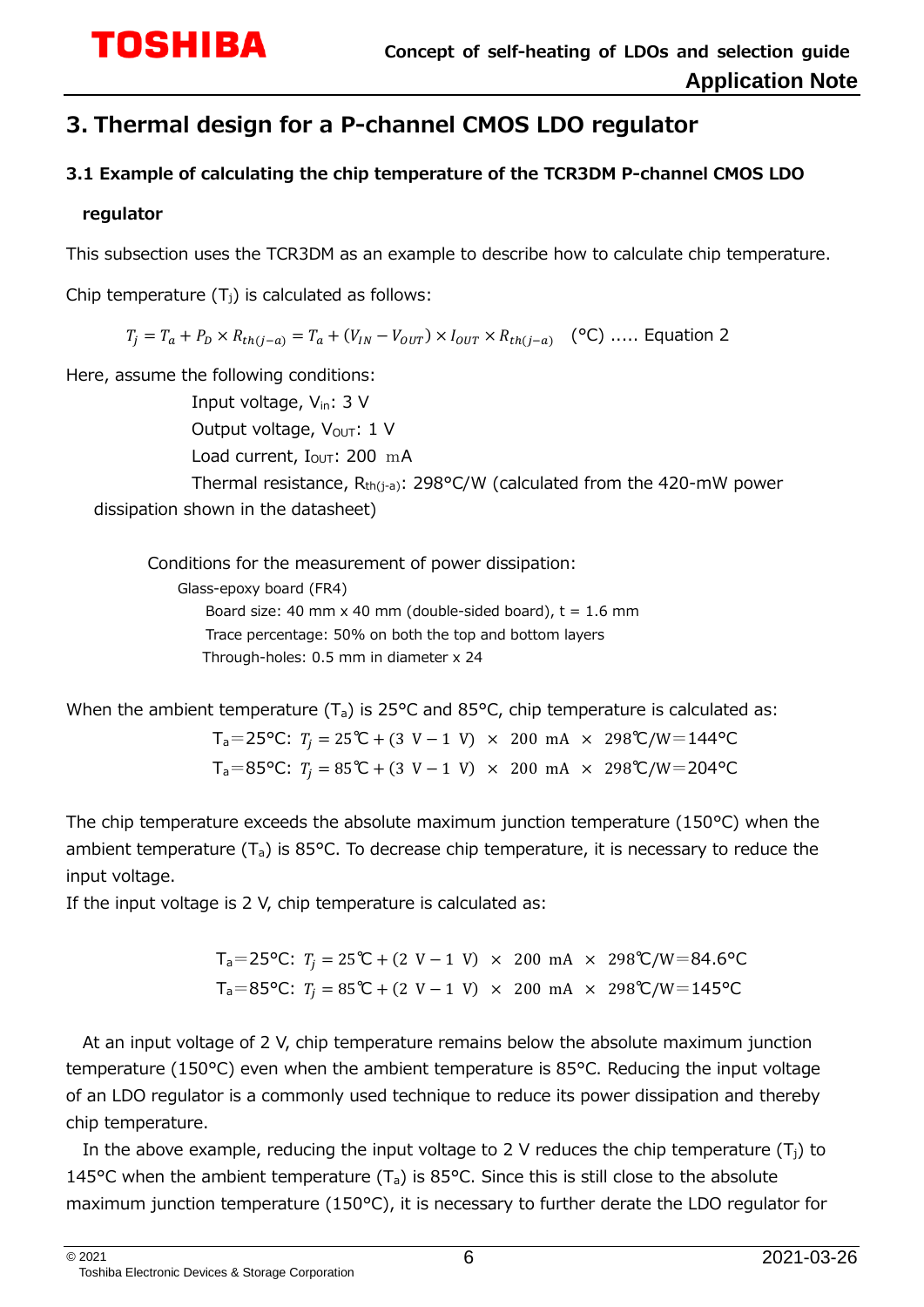# **TOSHIBA**

### **Concept of self-heating of LDOs and selection guide Application Note**

lower input voltage. (Derating at less than 80% of the absolute maximum ratings is recommended.) However, Figure 2.1 indicates that reducing input voltage reduces the gatesource voltage ( $V_{GS}$ ) of the P-channel output MOS transistor. Therefore, too low input voltage does not provide an LDO regulator with sufficient current drive capability and degrades its electrical characteristics. In such cases, it is necessary to consider dropout voltage, an important characteristic of the LDO regulator, for thermal design, which is discussed in the next subsection.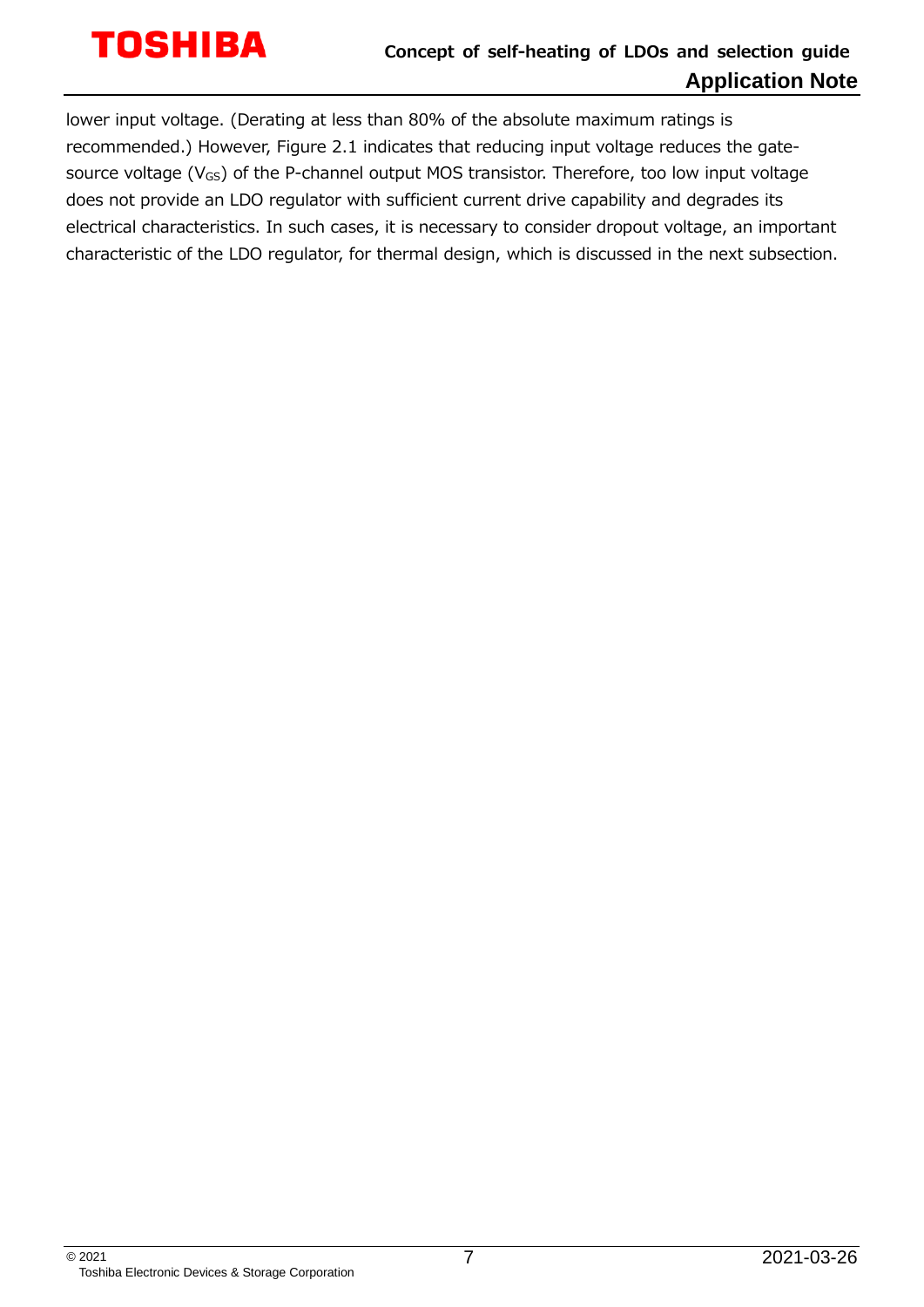#### <span id="page-7-0"></span>**3.2 Dropout characteristics of an LDO regulator: Minimum input voltage**

Dropout voltage, an important characteristic of an LDO regulator, is defined as the minimum input-output voltage differential ( $V_{IN}-V_{OUT}$ ) required to maintain output voltage regulation at the specified output current. In other words, dropout voltage indicates the minimum input voltage required for proper operation of an LDO regulator.

Figure 3.1 shows the dropout characteristics of the TCR3DM P-channel CMOS LDO regulator and the TCR5BM N-channel CMOS LDO regulator at an output voltage ( $V<sub>OUT</sub>$ ) of 1.0 V.

 $*$  T<sub>a</sub>=25°C and V<sub>BIAS</sub>=3.3 V. Dropout voltage is calculated from the input voltage that provides an output voltage equal to 98% of  $V_{BIAS}$  (=3.3 V). (V<sub>BIAS</sub> is discussed later.)



**Figure 3.1 TCR3DM/TCR5BM dropout characteristics (** $V_{\text{OUT}} = 1$  **V,**  $T_a = 25^{\circ}C$ **)** 

Figure 3.1 shows that the TCR3DM exhibits a dropout voltage of 0.6 V when the load current is 300 mA. Therefore, it requires an input voltage of 1.6 V or higher to regulate output voltage to 1.0 V (T<sub>i</sub>=25°C, typical case). Reducing the input voltage below 1.6 V (for example, 1.5 V) to reduce heat dissipation causes the output voltage to decrease and degrades other AC characteristics.

The TCR5BM N-channel dual-power-supply CMOS LDO regulator exhibits a much lower dropout voltage than the TCR3DM. Even at a load current of 500 mA, the TCR5BM has a dropout voltage of only roughly 80 mV. Therefore, the TCR5BM can regulate the output voltage to 1.0 V with  $V_{IN}$ =1.08 V.

P-channel CMOS LDO regulators generally have large dropout voltage because of their low current drive capability. (Their dropout voltage tends to increase at low output voltage.) It is therefore advisable to use an N-channel CMOS LDO regulator with higher current drive capability when it is necessary to reduce input voltage so as to reduce heat dissipation. Dualpower-supply LDO regulators are very useful since one supply voltage can be used for the gate drive of an external N-channel MOSFET.

The next section describes Toshiba's N-channel dual-power-supply CMOS LDO regulators and a thermal design technique using them.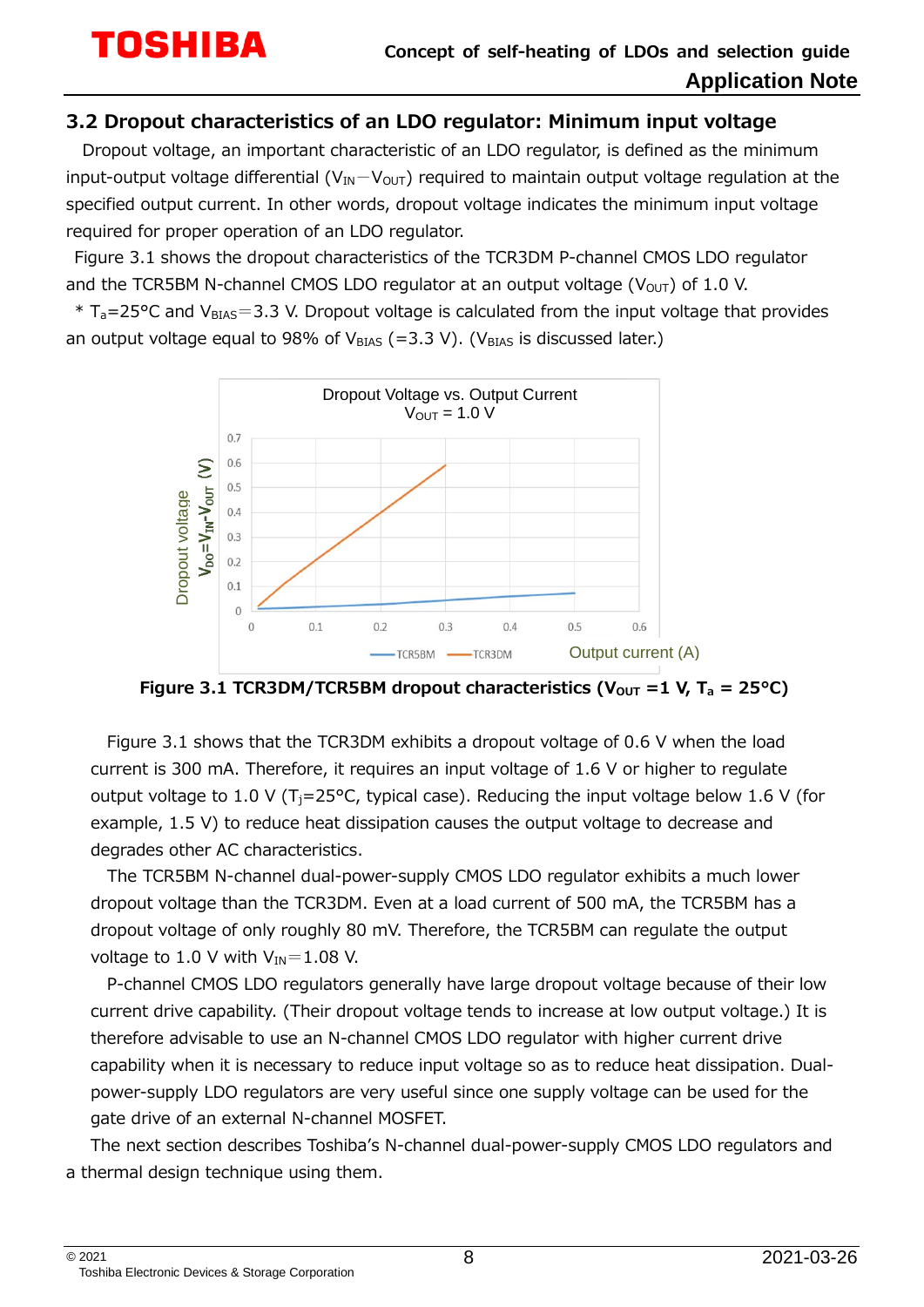## <span id="page-8-0"></span>**4. Thermal design using the TCR5BM and TCR8BM Dual-powersupply N-channel CMOS LDO regulators**

Dual-power-supply N-channel CMOS LDO regulators greatly help to maintain output voltage regulation while reducing heat dissipation.

Figure 4.1 shows a simplified schematic of the TCR5BM and TCR8BM.



### **Figure 4.1 Simplified schematic of the TCR5BM and TCR8BM dual-power-supply Nchannel CMOS LDO regulators**

Because these dual-power-supply LDO regulators incorporate N-channel output MOS transistors, they provide low dropout voltage, making it possible to reduce input voltage. In addition, the power supply for the control section is separated as bias voltage ( $V_{BIAS}$ ) from the input voltage  $(V_{IN})$  for the N-channel output MOS transistor. Therefore, it is possible to increase the gate voltage of the output MOS transistor by increasing  $V<sub>BIAS</sub>$ . This helps to further increase the current drive capability of the output MOS transistor. (Since the control section has low supply current, increasing  $V_{BIAS}$  hardly contributes to heat dissipation.)

Since this circuit configuration helps to further reduce the dropout voltage, the input voltage  $(V_{IN})$  for the N-channel output MOS transistor of the TCR5BM and TCR8BM can be much lower than that of a P-channel CMOS LDO regulator. Therefore, the TCR5BM and TCR8BM dissipate much less heat. The TCR5BM and TCR8BM simplify thermal design because they combine high performance and low heat dissipation.

The following shows an example of thermal design for the TCR5BM. Here, assume the following conditions:

Input voltage for the N-channel output MOS transistor,  $V_{IN}$ : 1.15 V (to make  $V_{IN}-V_{OUT}$  greater than the dropout voltage of the TCR5BM)

> Bias voltage of the control section,  $V_{\text{BIAS}}$ : 3.3 V Output voltage,  $V_{\text{OUT}}$ : 1 V Load current, I<sub>OUT</sub>: 300 mA Thermal resistance,  $R_{th(i-a)}$ : 208°C/W (calculated from the 600-mW power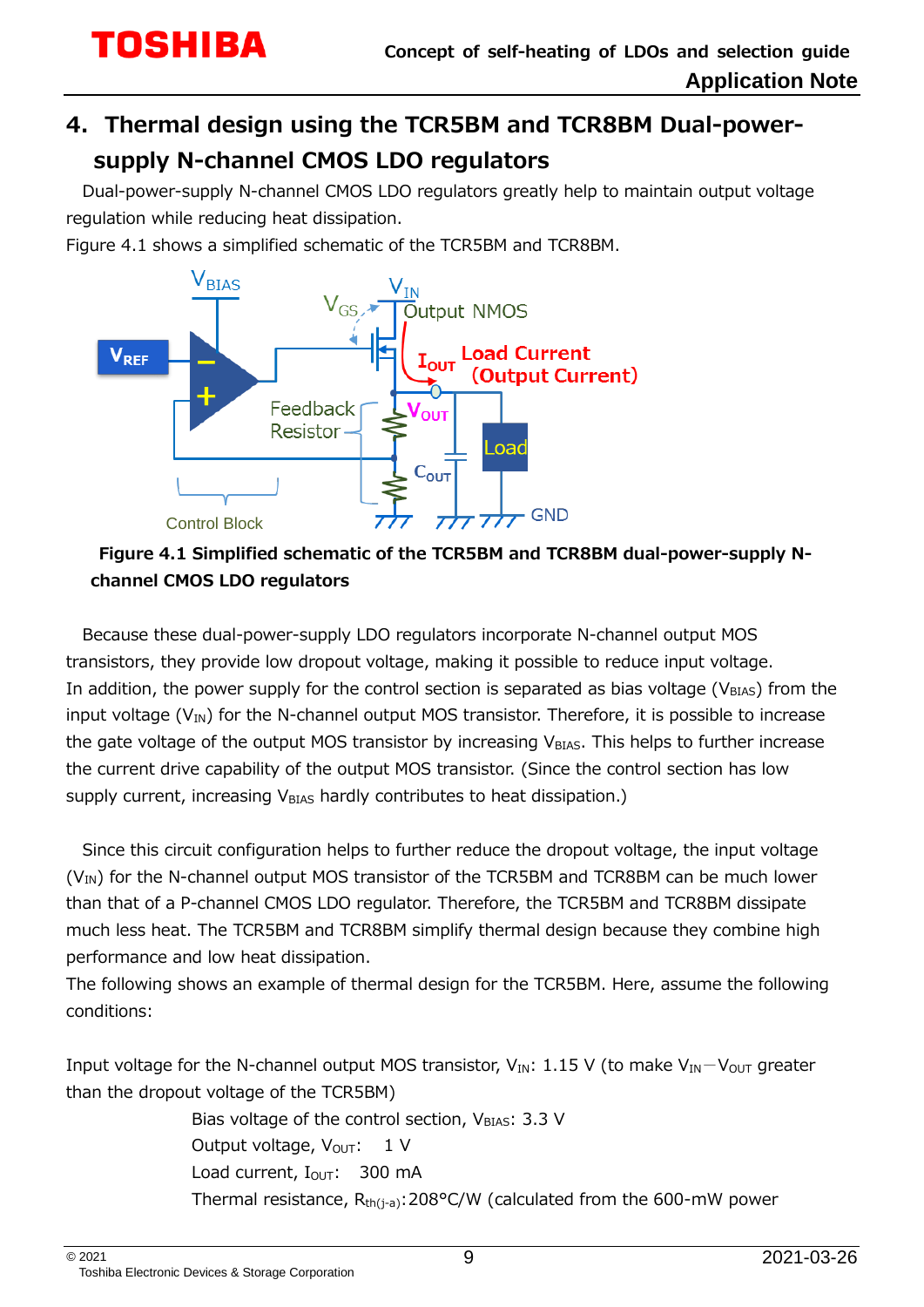

dissipation shown in the datasheet)

Conditions for the measurement of power dissipation: Glass-epoxy board (FR4) Board size: 40 mm x 40 mm (double-sided board),  $t = 1.8$  mm Trace percentage: 70% on all layers

In this case, chip temperature can be calculated as follows:

When  $T_a = 85^{\circ}$ C:

 $T_i = 85^{\circ}C + (1.15 V - 1 V) \times 300 mA \times 208^{\circ}C/W = 94^{\circ}C$ 

Even when the ambient temperature is high, chip temperature is much lower than the absolute maximum junction temperature of 150°C.

Even when the load current is at a maximum of 500 mA,

 $T_i = 85^{\circ}C + (1.15 V - 1 V) \times 500 mA \times 208^{\circ}C/W = 101^{\circ}C$ 

Still, the chip temperature has a sufficient margin relative to the absolute maximum junction temperature. The dual-power-supply N-channel CMOS LDO regulators provide an outstanding solution for thermal design as they combine low heat dissipation and high performance.

#### <span id="page-9-0"></span>**5. Summary**

The heat generated by LDO regulators and other semiconductor devices not only degrades their performance and reliability but also adversely affects the entire electronic systems. Reducing input voltage is effective in reducing heat generation. Dual-power-supply N-channel CMOS LDO regulators with low dropout voltage such as the TCR5BM and TCR8BM series simplify thermal design while providing high voltage regulation performance.

Toshiba's TCR5BM and TCR8BM series are available with an output current from 500 mA to 1.5 A, making them suitable for a wide range of applications.

| Dual-power-supply low-dropout LDO regulators that provide high power efficiency: |                   |  |
|----------------------------------------------------------------------------------|-------------------|--|
| To download the datasheet for the TCR5BM 500-mA LDO regulator $\rightarrow$      | <b>Click Here</b> |  |
| To download the datasheet for the TCR8BM 800-mA LDO regulator $\rightarrow$      | <b>Click Here</b> |  |
| To download the datasheet for the TCR13AGADJ 1.3-A LDO regulator→                | <b>Click Here</b> |  |
| To download the datasheet for the TCR15AG 1.5-A LDO regulator $\rightarrow$      | <b>Click Here</b> |  |

See the application note Low-Dropout (LDO) Regulator ICs for how to use LDO regulators. To download the application note Low-Dropout (LDO) Regulator ICs→ [Click Here](https://toshiba.semicon-storage.com/info/docget.jsp?did=13766&utm_source=PDF_AN&utm_medium=content&utm_campaign=x34_jp_x342_SRC_LDO-Thermal-ANE)

To view the lineup of other LDO regulators→

[Click Here](https://toshiba.semicon-storage.com/us/product/linear/ldo-regulator.html?utm_source=PDF_AN&utm_medium=content&utm_campaign=x34_jp_x342_SRC_LDO-Thermal-ANE)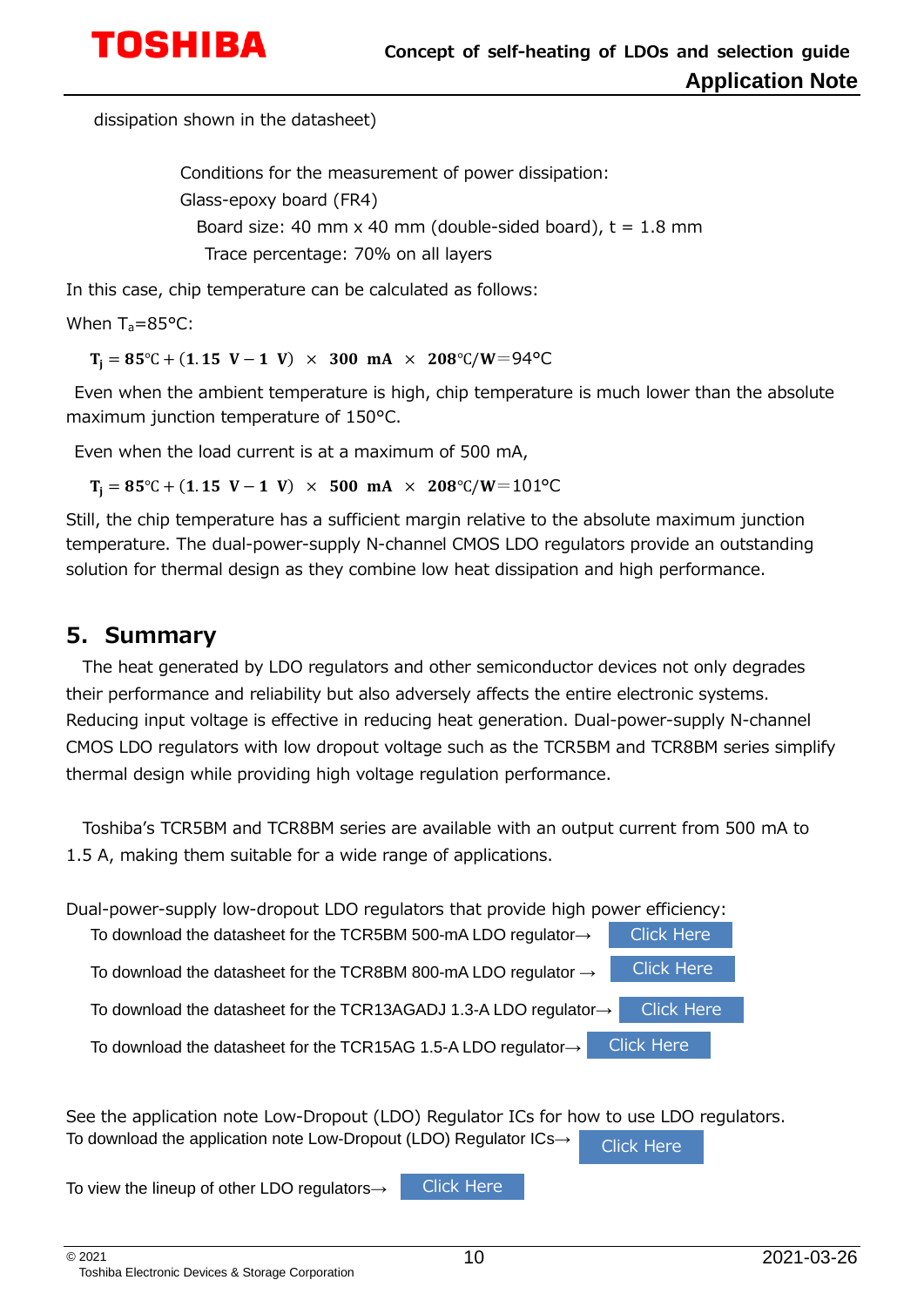# **TOSHIBA**

## <span id="page-10-0"></span>**6. Related Links**

- ■Product Line Ups (Catalog)
- ■Product Line Ups (Detail)
- Product Line Ups (Parametric search)
- ■Stock check & Purchase
- FAQ of Low Dropout Regulator ICs
- Application Notes

| <b>Click</b>   |
|----------------|
| <b>Click</b>   |
| <b>Click</b>   |
| ù li<br>Online |
| <b>Click</b>   |
| <b>Click</b>   |